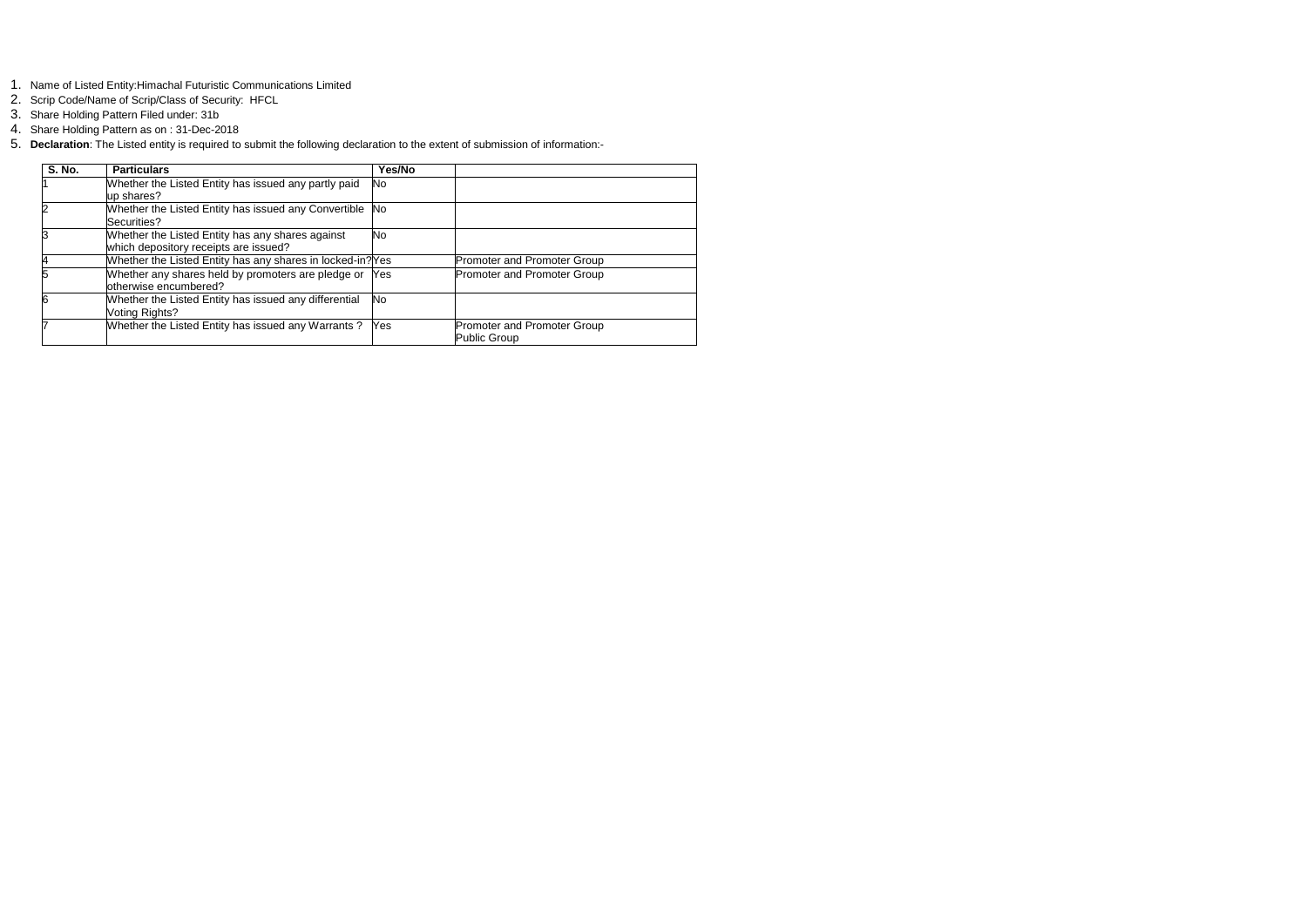# Table I - Summary Statement holding of specified securities

| Catego<br>ry<br>(1) | Category of<br>shareholder<br>(II)        | Nos. of<br>shareh<br>olders<br>(III) | No. of fully<br>paid up<br>equity<br>shares<br>held<br>(IV) | No. of<br>Partly<br>paid-up<br>equity<br>shares<br>held<br>(V) | No. of<br>shares<br>underlying<br><b>Depository</b><br><b>Receipts</b><br>(VI) | Total nos.<br>shares<br>held<br>$(VII) =$<br>$(IV)+(V)+$<br>(VI) | Shareholding<br>as a % of total<br>no. of shares<br>(calculated as<br>per SCRR,<br>1957)<br>(VIII)<br>As a % of<br>$(A+B+C2)$ |                 | Number of Voting Rights held in each<br>class of securities<br>(IX)<br><b>No of Voting Rights</b><br><b>Total</b><br>as a |                            | No. of<br><b>Shares</b><br><b>Underlying</b><br><b>Outstanding</b><br>convertible<br>securities<br>(including<br><b>Warrants</b> ) | as a % assuming<br>full conversion<br>of convertible<br>securities (as a<br>percentage of<br>diluted share<br>No. (a)<br>capital) |                                               | Shareholding,<br>$\overline{(\mathsf{X})}$ |                                    | <b>Number of</b><br>Locked in<br>shares<br>As a<br>$%$ of | <b>Number of</b><br>Shares pledged<br>or<br>otherwise<br>encumbered<br>(XIII)<br>No. (a)<br>As a<br>% of |            | <b>Number of</b><br>equity<br>shares held<br>in<br>dematerializ<br>ed form<br>(XIV) |
|---------------------|-------------------------------------------|--------------------------------------|-------------------------------------------------------------|----------------------------------------------------------------|--------------------------------------------------------------------------------|------------------------------------------------------------------|-------------------------------------------------------------------------------------------------------------------------------|-----------------|---------------------------------------------------------------------------------------------------------------------------|----------------------------|------------------------------------------------------------------------------------------------------------------------------------|-----------------------------------------------------------------------------------------------------------------------------------|-----------------------------------------------|--------------------------------------------|------------------------------------|-----------------------------------------------------------|----------------------------------------------------------------------------------------------------------|------------|-------------------------------------------------------------------------------------|
|                     |                                           |                                      |                                                             |                                                                |                                                                                |                                                                  |                                                                                                                               | Clas s eg:<br>x | Clas<br><b>S</b><br>eg:y                                                                                                  | Tot al                     | % of<br>$(A+B+$<br>C                                                                                                               |                                                                                                                                   | $(XI) = (VII)+(X)$<br>As a % of<br>$(A+B+C2)$ |                                            | total<br>Shar<br>es<br>held<br>(b) |                                                           | total<br><b>Share</b><br>s held<br>(b)                                                                   |            |                                                                                     |
| A                   | Promoter &<br>Promoter<br>Group           |                                      | 4821821980                                                  |                                                                |                                                                                | 482182198                                                        | 38.67                                                                                                                         | 482182198 0     |                                                                                                                           | 482182198                  | 38.67                                                                                                                              | 7500000                                                                                                                           | 38.13                                         | 216945950 44.99                            |                                    | 336789567 69.85                                           |                                                                                                          | 482182198  |                                                                                     |
| B                   | Public                                    |                                      | 232456 764694996 0                                          |                                                                |                                                                                | 764694996                                                        | 61.33                                                                                                                         | 764694996 0     |                                                                                                                           | 764694996                  | 61.33                                                                                                                              | 30000000                                                                                                                          | 61.87                                         |                                            | 0.00                               |                                                           |                                                                                                          | 764191661  |                                                                                     |
|                     | Non Promoter-0<br>Non Public              |                                      |                                                             |                                                                |                                                                                |                                                                  |                                                                                                                               |                 |                                                                                                                           |                            | 0.00                                                                                                                               |                                                                                                                                   |                                               |                                            | 0.00                               |                                                           |                                                                                                          |            |                                                                                     |
| C <sub>1</sub>      | <b>Shares</b><br>underlying<br><b>DRs</b> |                                      |                                                             |                                                                |                                                                                |                                                                  |                                                                                                                               |                 |                                                                                                                           |                            | 0.00                                                                                                                               |                                                                                                                                   |                                               |                                            | $0.00\,$                           |                                                           |                                                                                                          |            |                                                                                     |
| C <sub>2</sub>      | Shares held by 0<br>Employee<br>Trusts    |                                      |                                                             |                                                                |                                                                                |                                                                  | 0.00                                                                                                                          |                 |                                                                                                                           |                            | $0.00\,$                                                                                                                           |                                                                                                                                   | 0.00                                          |                                            | 0.00                               |                                                           |                                                                                                          |            |                                                                                     |
|                     | Total                                     | 232464                               | 1246877190                                                  |                                                                |                                                                                | 1246877194 100.00                                                |                                                                                                                               | 124687719 0     |                                                                                                                           | 1246877194 100.00 37500000 |                                                                                                                                    |                                                                                                                                   | 100.00                                        | 216945950 17.40 336789567 27.01            |                                    |                                                           |                                                                                                          | 1246373859 |                                                                                     |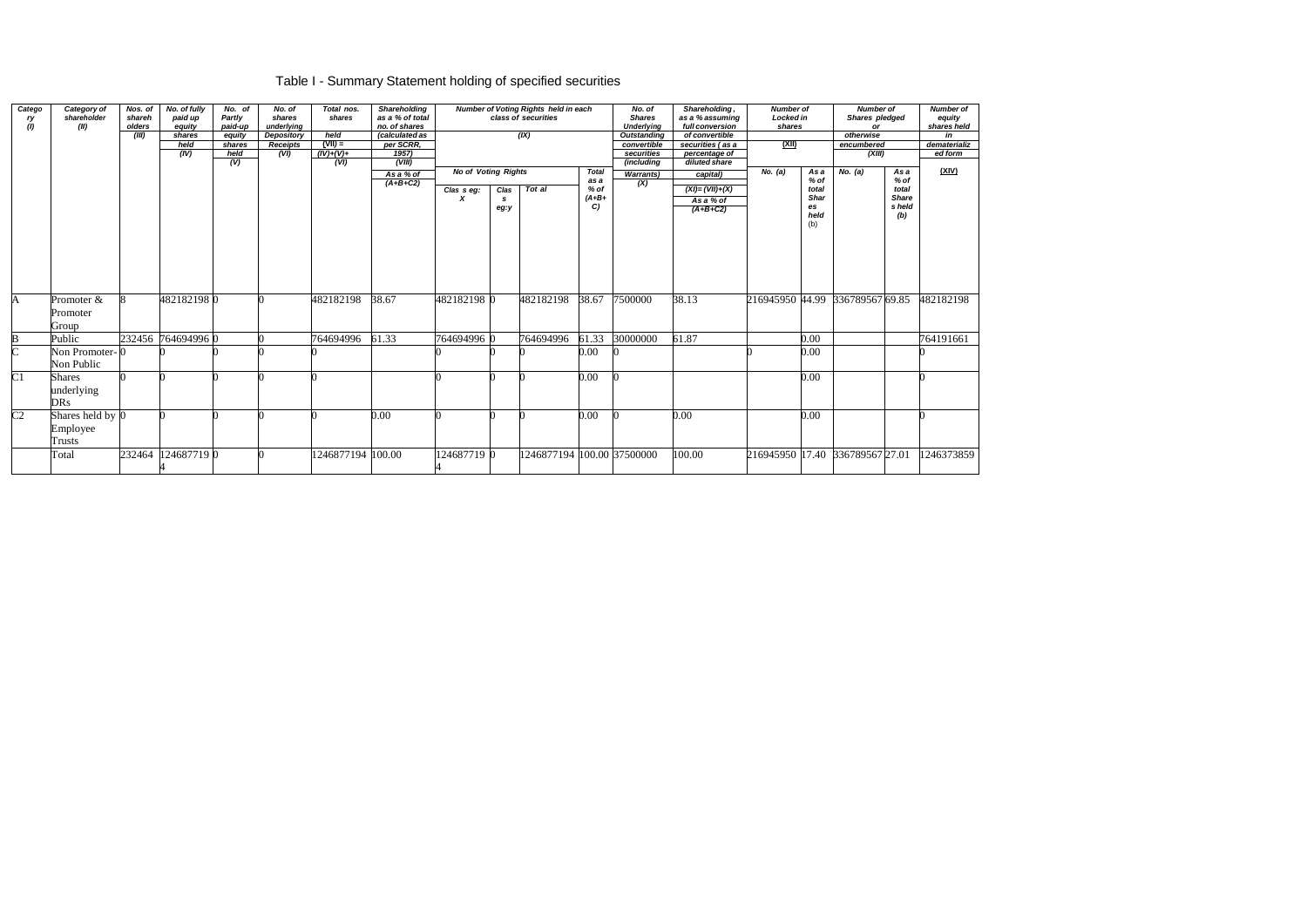# Table II - Statement showing shareholding pattern of the Promoter and Promoter Group

| <b>Category &amp; Name</b>             | PAN        | No. of         | No. of        | <b>Partly</b>    | Nos. of                         | Total           | <b>Sharehol</b>         | <b>Number of Voting Rights held in</b> |                          |                 |                        | No. of                                  | <b>Shareholdin</b>     | <b>Number of</b> |                       | <b>Number of</b>           |               | <b>Number of</b>  |
|----------------------------------------|------------|----------------|---------------|------------------|---------------------------------|-----------------|-------------------------|----------------------------------------|--------------------------|-----------------|------------------------|-----------------------------------------|------------------------|------------------|-----------------------|----------------------------|---------------|-------------------|
| of the                                 | (II)       | shareh         | fully         | paid-up          | shares                          | nos.            | ding %                  |                                        | each class of securities |                 |                        | <b>Shares</b>                           | $g$ , as a $%$         | Locked in        |                       | <b>Shares</b>              |               | equity            |
| <b>Shareholders</b><br>$\omega$        |            | older<br>(III) | paid<br>up    | equity<br>shares | underlying<br><b>Depository</b> | shares<br>held  | calculate<br>d as per   |                                        |                          | (IX)            |                        | <b>Underlying</b><br><b>Outstanding</b> | assuming<br>full       | shares<br>(XII)  |                       | pledged or<br>otherwise    |               | shares held<br>in |
|                                        |            |                | equity        | held             | <b>Receipts</b>                 | $N =$           | SCRR,                   |                                        |                          |                 |                        | convertible                             | conversion             |                  |                       | encumbered                 |               | dematerializ      |
|                                        |            |                | share         | (V)              | (VI)                            | $IV+V+VI$       | 1957                    |                                        |                          |                 |                        | securities                              | of                     |                  |                       | (XIII)                     |               | ed form           |
|                                        |            |                | s held        |                  |                                 |                 |                         | <b>No of Voting Rights</b>             |                          |                 | <b>Total as</b>        | (including                              | convertible            | No. (a)          | As a                  | No. (a)                    | As a          | (XIV)             |
|                                        |            |                | $\sqrt{(IV)}$ |                  |                                 |                 | As a % of<br>$(A+B+C2)$ |                                        |                          |                 | a % of<br><b>Total</b> | <b>Warrants</b> )<br>(X)                | securities $($<br>as a |                  | % of total<br>Shar es |                            | % of<br>total |                   |
|                                        |            |                |               |                  |                                 |                 | (VIII)                  | Class X                                | Class                    | Tot al          | <b>Voting</b>          |                                         | percentage             |                  | held (b)              |                            | share         |                   |
|                                        |            |                |               |                  |                                 |                 |                         |                                        |                          |                 | rights                 |                                         | of diluted             |                  |                       |                            | s held        |                   |
|                                        |            |                |               |                  |                                 |                 |                         |                                        |                          |                 |                        |                                         | share                  |                  |                       |                            | (b)           |                   |
|                                        |            |                |               |                  |                                 |                 |                         |                                        |                          |                 |                        |                                         | capital)<br>$(XI) =$   |                  |                       |                            |               |                   |
|                                        |            |                |               |                  |                                 |                 |                         |                                        |                          |                 |                        |                                         | $(VII)+(X)$ as a       |                  |                       |                            |               |                   |
|                                        |            |                |               |                  |                                 |                 |                         |                                        |                          |                 |                        |                                         | $%$ of                 |                  |                       |                            |               |                   |
|                                        |            |                |               |                  |                                 |                 |                         |                                        |                          |                 |                        |                                         | $A+B+C2$               |                  |                       |                            |               |                   |
| Indian                                 |            |                |               |                  |                                 |                 | 0.00                    |                                        |                          |                 | 0.00                   |                                         | 0.00                   |                  | 0.00                  |                            | 0.00          |                   |
| Individuals/Hindu undivided            |            |                | 555397        |                  |                                 | 555397          | 0.04                    | 555397                                 |                          | 555397          | 0.04                   |                                         | 0.04                   |                  | 0.00                  | 239700                     | 43.16         | 555397            |
| Family                                 |            |                |               |                  |                                 |                 |                         |                                        |                          |                 |                        |                                         |                        |                  |                       |                            |               |                   |
| <b>Anant Nahata</b>                    | ABGPN0784M |                | 470000        |                  |                                 | 470000          | 0.04                    | 470000                                 |                          | 470000          | 0.04                   |                                         | 0.04                   |                  | 0.00                  | 239700                     | 51.00         | 470000            |
| Manik Lal Nahata                       | ABSPN5685M |                | 11920         |                  |                                 | 11920           | 0.00                    | 11920                                  |                          | 11920           | 0.00                   |                                         | 0.00                   |                  | 0.00                  |                            | 0.00          | 11920             |
| Mahendra Nahata                        | AAOPN6698M |                | 73477         |                  |                                 | 73477           | 0.01                    | 73477                                  |                          | 73477           | 0.01                   |                                         | 0.01                   |                  | 0.00                  |                            | 0.00          | 73477             |
| Central Government/ State              |            |                |               |                  |                                 |                 | 0.00                    |                                        |                          |                 | 0.00                   |                                         | $\overline{0.00}$      |                  | 0.00                  |                            | $0.00\,$      |                   |
| Government(s)                          |            |                |               |                  |                                 |                 |                         |                                        |                          |                 |                        |                                         |                        |                  |                       |                            |               |                   |
| <b>Financial Institutions/Banks</b>    |            |                |               |                  |                                 |                 | 0.00                    |                                        |                          |                 | $0.00\,$               |                                         | 0.00                   |                  | 0.00                  |                            | $0.00\,$      |                   |
| Any Other (specify)                    |            |                | 481626801     |                  |                                 | 481626801 38.63 |                         | 481626801                              |                          | 481626801 38.63 |                        | 7500000                                 | 38.08                  | 216945950 45.04  |                       | 336549867 69.88            |               | 481626801         |
| <b>Bodies Corporate</b>                |            |                | 481626801     |                  |                                 | 481626801 38.62 |                         | 481626801                              |                          | 481626801 38.62 |                        | 7500000                                 | 38.07                  | 216945950 94.18  |                       | 336549867 144.56 481626801 |               |                   |
| <b>MN Ventures Private</b>             | AACCI2827E |                | 245890000 0   |                  |                                 | 245890000 19.72 |                         | 245890000 0                            |                          | 245890000 19.72 |                        |                                         | 19.14                  | 124311100 50.56  |                       | 216819717 88.18            |               | 245890000         |
| Limited                                |            |                |               |                  |                                 |                 |                         |                                        |                          |                 |                        |                                         |                        |                  |                       |                            |               |                   |
| NextWave Communications                | AACCD7696J |                | 212365000 0   |                  |                                 | 212365000 17.03 |                         | 212365000 0                            |                          | 212365000       | 17.03                  | 7500000                                 | 17.12                  | 92634850         | 43.62                 | 119730150 56.38            |               | 212365000         |
| Private Limited                        |            |                |               |                  |                                 |                 |                         |                                        |                          |                 |                        |                                         |                        |                  |                       |                            |               |                   |
| Fitcore Tech-Solutions Pvt.            | AACCF4508R |                | 22400000      |                  |                                 | 22400000        | .80                     | 22400000                               |                          | 22400000        | 1.80                   |                                         | 1.74                   |                  | 0.00                  |                            | $0.00\,$      | 22400000          |
| ∟td.                                   |            |                |               |                  |                                 |                 |                         |                                        |                          |                 |                        |                                         |                        |                  |                       |                            |               |                   |
| Vinsan Brothers (P) Ltd                | AAACV9277F |                | 671600        |                  |                                 | 671600          | 0.05                    | 671600                                 |                          | 671600          | 0.05                   |                                         | 0.05                   |                  | 0.00                  |                            | 0.00          | 671600            |
| Shanker Sales Promotion (P) AAECS7350J |            |                | 300201        |                  |                                 | 300201          | 0.02                    | 300201                                 |                          | 300201          | 0.02                   |                                         | 0.02                   |                  | 0.00                  |                            | $0.00\,$      | 300201            |
| ∟td                                    |            |                |               |                  |                                 |                 |                         |                                        |                          |                 |                        |                                         |                        |                  |                       |                            |               |                   |
| Sub-Total $(A)(1)$                     |            |                | 482182198 0   |                  |                                 | 482182198 38.67 |                         | 482182198 0                            |                          | 482182198 38.67 |                        | 7500000                                 | 38.13                  | 216945950 44.99  |                       | 336789567 69.85            |               | 482182198         |
| Foreign                                |            |                |               |                  |                                 |                 | 0.00                    |                                        |                          |                 | 0.00                   |                                         | 0.00                   |                  | 0.00                  |                            | 0.00          |                   |
| Individuals (Non-Resident              |            |                |               |                  |                                 |                 | 0.00                    |                                        |                          |                 | 0.00                   |                                         | 0.00                   |                  | 0.00                  |                            | $0.00\,$      |                   |
| Individuals/Foreign                    |            |                |               |                  |                                 |                 |                         |                                        |                          |                 |                        |                                         |                        |                  |                       |                            |               |                   |
| Individuals)                           |            |                |               |                  |                                 |                 |                         |                                        |                          |                 |                        |                                         |                        |                  |                       |                            |               |                   |
| Government                             |            | ∩              |               |                  |                                 |                 | 0.00                    |                                        |                          |                 | 0.00                   | $\bf{0}$                                | 0.00                   |                  | 0.00                  |                            | $0.00\,$      |                   |
| Institutions                           |            |                |               |                  |                                 |                 | $\overline{0.00}$       |                                        |                          |                 | $\overline{0.00}$      |                                         | $\overline{0.00}$      |                  | 0.00                  |                            | 0.00          |                   |
| Foreign Portfolio Investor             |            |                |               |                  |                                 |                 | 0.00                    |                                        |                          |                 | 0.00                   |                                         | $\overline{0.00}$      |                  | 0.00                  |                            | $0.00\,$      |                   |
| Any Other (specify)                    |            |                |               |                  |                                 |                 | $\overline{0.00}$       |                                        |                          |                 | 0.00                   |                                         | 0.00                   |                  | 0.00                  |                            | 0.00          |                   |
| Sub-Total $(A)(2)$                     |            |                |               |                  |                                 |                 | 0.00                    |                                        |                          |                 | 0.00                   |                                         | 0.00                   |                  | 0.00                  |                            | 0.00          |                   |
| <b>Total Shareholding of</b>           |            |                | 482182198 0   |                  |                                 | 482182198 38.67 |                         | 482182198 0                            |                          | 482182198 38.67 |                        | 7500000                                 | 38.13                  | 216945950 44.99  |                       | 336789567 69.85            |               | 482182198         |
| Promoter and Promoter                  |            |                |               |                  |                                 |                 |                         |                                        |                          |                 |                        |                                         |                        |                  |                       |                            |               |                   |
| Group $(A)=(A)(1)+(A)(2)$              |            |                |               |                  |                                 |                 |                         |                                        |                          |                 |                        |                                         |                        |                  |                       |                            |               |                   |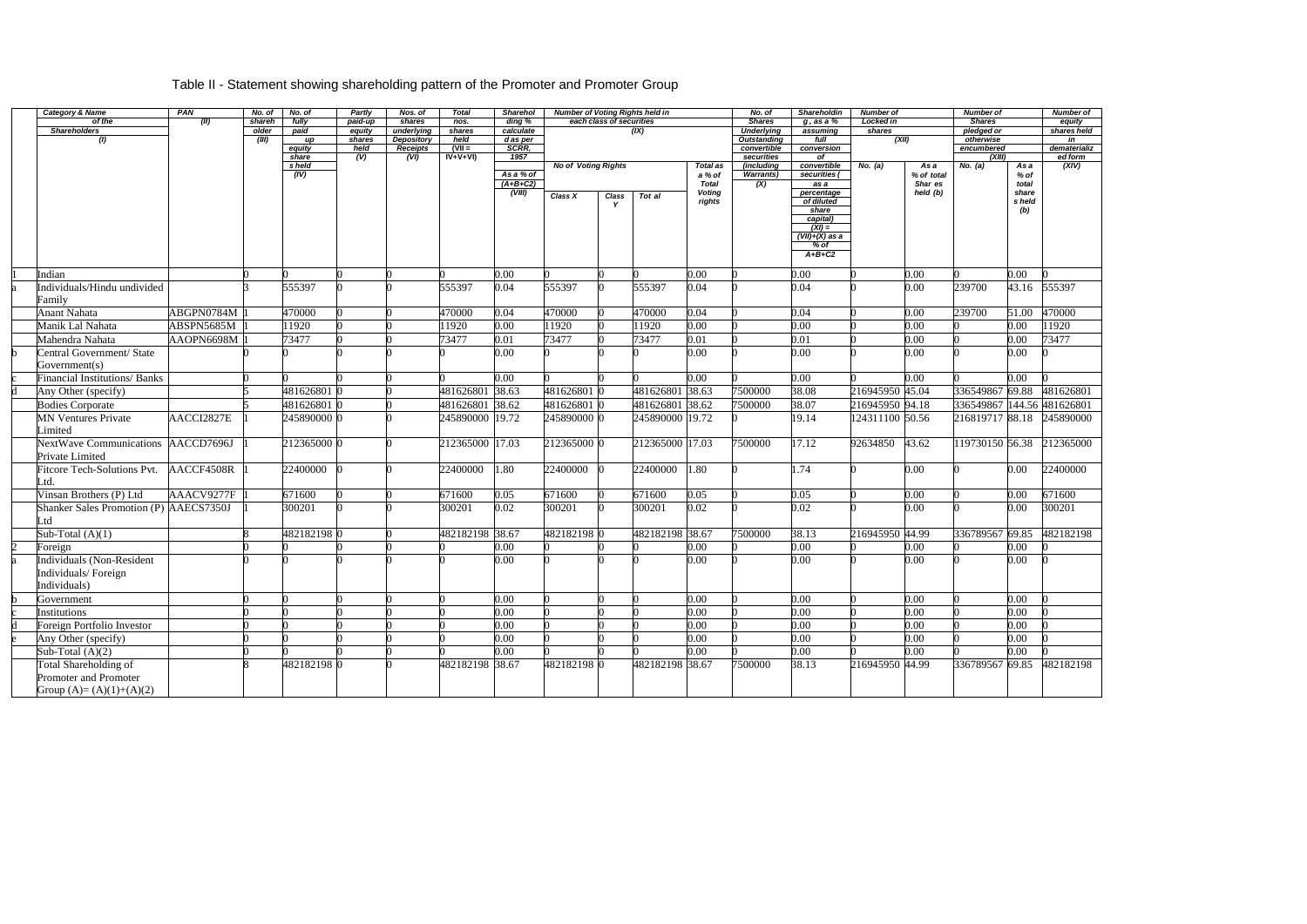# Table III - Statement showing shareholding pattern of the Public shareholder

| Category & Name of the<br><b>Shareholders</b><br>(1)                                  | PAN(II)     | Nos. of<br>shareh<br>older<br>(III) | No. of fully<br>paid up<br>equity share<br>s held (IV) | Partly<br>paid-up<br>equity<br>shares<br>held<br>(V) | Nos. of<br>shares<br>underlying<br>Depository<br><b>Receipts</b><br>(VI) | <b>Total</b><br>nos.<br>shares<br>held $VII =$<br>$IV + V + VI$ | <b>Sharehol</b><br>ding %<br>calculate<br>d as per<br>SCRR,<br>1957<br>As a % of |             | Number of Voting Rights held in each class of<br>securities<br>(IX)<br><b>No of Voting Rights</b><br><b>Total as</b> |           |                                                   | No. of<br><b>Shares</b><br><b>Underlying</b><br><b>Outstanding</b><br>convertible<br>securities<br>(including | <b>Total</b><br>shareholdin<br>$g$ , as a $%$<br>assuming<br>full<br>conversion<br>Οf       | No. | Number of<br>Locked in<br>shares<br>(XII)<br>As a | Number of<br><b>Shares</b><br>pledged or<br>otherwise<br>encumbered<br>(XIII)<br>As a<br>No. |                                                                      | <b>Number of</b><br>equity<br>shares held<br>in<br>dematerializ<br>ed form<br>(XIV) |
|---------------------------------------------------------------------------------------|-------------|-------------------------------------|--------------------------------------------------------|------------------------------------------------------|--------------------------------------------------------------------------|-----------------------------------------------------------------|----------------------------------------------------------------------------------|-------------|----------------------------------------------------------------------------------------------------------------------|-----------|---------------------------------------------------|---------------------------------------------------------------------------------------------------------------|---------------------------------------------------------------------------------------------|-----|---------------------------------------------------|----------------------------------------------------------------------------------------------|----------------------------------------------------------------------|-------------------------------------------------------------------------------------|
|                                                                                       |             |                                     |                                                        |                                                      |                                                                          |                                                                 | $(A+B+C2)$<br><b>VIII</b>                                                        | Class X     | Class                                                                                                                | Tot al    | a % of<br><b>Total</b><br><b>Voting</b><br>rights | <b>Warrants)</b><br>(X)                                                                                       | convertible<br>securities<br>(as a<br>percentage<br>of diluted<br>share<br>capital)<br>(XI) | (a) | % of<br>total<br>Shar<br>es<br>held<br>(b)        | (No<br>t<br>ap<br>pli<br>ca<br>ble<br>(a)                                                    | $%$ of<br>total<br>share<br>s held<br>(Not<br>applic<br>able)<br>(b) |                                                                                     |
| Institutions                                                                          |             |                                     |                                                        |                                                      |                                                                          |                                                                 | 0.00                                                                             |             |                                                                                                                      |           | 0.00                                              |                                                                                                               | 0.00                                                                                        |     | 0.00                                              |                                                                                              |                                                                      |                                                                                     |
| Mutual Funds/                                                                         |             |                                     | 4802                                                   |                                                      |                                                                          | 4802                                                            | 0.00                                                                             | 4802        |                                                                                                                      | 4802      | 0.00                                              |                                                                                                               | 0.00                                                                                        |     | 0.00                                              |                                                                                              |                                                                      | 972                                                                                 |
| Venture Capital Funds                                                                 |             |                                     |                                                        |                                                      |                                                                          |                                                                 | 0.00                                                                             |             |                                                                                                                      |           | 0.00                                              |                                                                                                               | 0.00                                                                                        |     | 0.00                                              |                                                                                              |                                                                      |                                                                                     |
| <b>Alternate Investment Funds</b>                                                     |             |                                     |                                                        |                                                      |                                                                          |                                                                 | 0.00                                                                             |             |                                                                                                                      |           | 0.00                                              |                                                                                                               | 0.00                                                                                        |     | 0.00                                              |                                                                                              |                                                                      |                                                                                     |
| Foreign Venture Capital Investors                                                     |             |                                     |                                                        |                                                      |                                                                          |                                                                 | 0.00                                                                             |             |                                                                                                                      |           | 0.00                                              |                                                                                                               | 0.00                                                                                        |     | 0.00                                              |                                                                                              |                                                                      |                                                                                     |
| <b>Foreign Portfolio Investors</b>                                                    |             | 64                                  | 54310687                                               |                                                      |                                                                          | 54310687                                                        | 4.36                                                                             | 54310687    |                                                                                                                      | 54310687  | 4.36                                              |                                                                                                               | $\overline{4.23}$                                                                           |     | 0.00                                              |                                                                                              |                                                                      | 54310687                                                                            |
| <b>Financial Institutions/Banks</b>                                                   |             |                                     | 16775550                                               |                                                      |                                                                          | 16775550                                                        | 1.35                                                                             | 16775550    |                                                                                                                      | 16775550  | 1.35                                              |                                                                                                               | 1.31                                                                                        |     | 0.00                                              |                                                                                              |                                                                      | 16774450                                                                            |
| <b>IDBI BANK LTD.</b>                                                                 | AABCI8842G  |                                     | 13326109                                               |                                                      |                                                                          | 13326109                                                        | 1.07                                                                             | 13326109    |                                                                                                                      | 13326109  | 1.07                                              |                                                                                                               | 1.04                                                                                        |     | 0.00                                              |                                                                                              |                                                                      | 13325009                                                                            |
| <b>Insurance Companies</b>                                                            |             |                                     | 521000                                                 |                                                      |                                                                          | 521000                                                          | 0.04                                                                             | 521000      |                                                                                                                      | 521000    | 0.04                                              |                                                                                                               | 0.04                                                                                        |     | 0.00                                              |                                                                                              |                                                                      | 521000                                                                              |
| Provident Funds/ Pension Funds                                                        |             |                                     |                                                        |                                                      |                                                                          |                                                                 | 0.00                                                                             |             |                                                                                                                      |           | 0.00                                              |                                                                                                               | 0.00                                                                                        |     | 0.00                                              |                                                                                              |                                                                      |                                                                                     |
| Any Other (specify)                                                                   |             | 25                                  | 16125                                                  |                                                      |                                                                          | 16125                                                           | 0.00                                                                             | 16125       |                                                                                                                      | 16125     | 0.00                                              |                                                                                                               | 0.00                                                                                        |     | 0.00                                              |                                                                                              |                                                                      | 6905                                                                                |
| Other                                                                                 |             | 22                                  | 10820                                                  |                                                      |                                                                          | 10820                                                           | 0.00                                                                             | 10820       |                                                                                                                      | 10820     | 0.00                                              |                                                                                                               | 0.00                                                                                        |     | 0.00                                              |                                                                                              |                                                                      | 5200                                                                                |
| Other                                                                                 |             |                                     | 5305                                                   |                                                      |                                                                          | 5305                                                            | 0.00                                                                             | 5305        |                                                                                                                      | 5305      | 0.00                                              |                                                                                                               | 0.00                                                                                        |     | 0.00                                              |                                                                                              |                                                                      | $\frac{1705}{ }$                                                                    |
| Sub-Total $(B)(1)$                                                                    |             | 110                                 | 71628164                                               |                                                      |                                                                          | 71628164                                                        | 5.74                                                                             | 71628164    |                                                                                                                      | 71628164  | 5.74                                              |                                                                                                               | 5.58                                                                                        |     | 0.00                                              |                                                                                              |                                                                      | 71614014                                                                            |
| Central Government/ State<br>h.                                                       |             |                                     |                                                        |                                                      |                                                                          |                                                                 | 0.00                                                                             |             |                                                                                                                      |           | 0.00                                              |                                                                                                               | 0.00                                                                                        |     | 0.00                                              |                                                                                              |                                                                      |                                                                                     |
| Government(s)/ President of India                                                     |             |                                     |                                                        |                                                      |                                                                          |                                                                 |                                                                                  |             |                                                                                                                      |           |                                                   |                                                                                                               |                                                                                             |     |                                                   |                                                                                              |                                                                      |                                                                                     |
| Sub-Total $(B)(2)$                                                                    |             |                                     |                                                        |                                                      |                                                                          |                                                                 | 0.00                                                                             |             |                                                                                                                      |           | 0.00                                              |                                                                                                               | 0.00                                                                                        |     | 0.00                                              |                                                                                              |                                                                      |                                                                                     |
| Non-institutions                                                                      |             |                                     |                                                        |                                                      |                                                                          |                                                                 | 0.00                                                                             |             |                                                                                                                      |           | 0.00                                              |                                                                                                               | 0.00                                                                                        |     | 0.00                                              |                                                                                              |                                                                      |                                                                                     |
| Individuals -                                                                         |             |                                     | 226713 393558237                                       |                                                      |                                                                          | 393558237                                                       | 31.56                                                                            | 393558237 0 |                                                                                                                      | 393558237 | 31.56                                             | 10000000                                                                                                      | 31.42<br>24.23                                                                              |     | 0.00                                              |                                                                                              |                                                                      | 393223352                                                                           |
| Individual shareholders holding<br>nominal share capital up to Rs. 2<br>lakhs.        |             |                                     | 226582 311248492                                       |                                                      |                                                                          | 311248492 24.96                                                 |                                                                                  | 311248492 0 |                                                                                                                      | 311248492 | 24.96                                             |                                                                                                               |                                                                                             |     | 0.00                                              |                                                                                              |                                                                      | 310913607                                                                           |
| Individual shareholders holding<br>nominal share capital in excess of<br>Rs. 2 lakhs. |             | 131                                 | 82309745                                               |                                                      |                                                                          | 82309745                                                        | 6.60                                                                             | 82309745    | $\Omega$                                                                                                             | 82309745  | 6.60                                              | 10000000                                                                                                      | 7.19                                                                                        |     | 0.00                                              |                                                                                              |                                                                      | 82309745                                                                            |
| NBFCs registered with RBI                                                             |             | 20                                  | 1649027                                                |                                                      |                                                                          | 1649027                                                         | 0.13                                                                             | 1649027     |                                                                                                                      | 1649027   | 0.13                                              |                                                                                                               | 0.13                                                                                        |     | 0.00                                              |                                                                                              |                                                                      | 1649027                                                                             |
| <b>Employee Trusts</b>                                                                |             |                                     |                                                        |                                                      |                                                                          |                                                                 | 0.00                                                                             |             |                                                                                                                      |           | 0.00                                              |                                                                                                               | 0.00                                                                                        |     | 0.00                                              |                                                                                              |                                                                      |                                                                                     |
| Overseas Depositories (holding<br>DRs) (balancing figure)                             |             |                                     |                                                        |                                                      |                                                                          |                                                                 | 0.00                                                                             |             |                                                                                                                      |           | $0.00\,$                                          |                                                                                                               | 0.00                                                                                        |     | 0.00                                              |                                                                                              |                                                                      |                                                                                     |
| Any Other (specify)                                                                   |             | 5613                                | 297859568                                              |                                                      |                                                                          | 297859568 23.89                                                 |                                                                                  | 297859568 0 |                                                                                                                      | 297859568 | 23.89                                             | 20000000                                                                                                      | 24.75                                                                                       |     | 0.00                                              |                                                                                              |                                                                      | 297705268                                                                           |
| <b>Bodies Corporate</b>                                                               |             | 2653                                | 287331297                                              |                                                      |                                                                          | 287331297 23.04                                                 |                                                                                  | 287331297 0 |                                                                                                                      | 287331297 | 23.04                                             | 10000000                                                                                                      | 23.15                                                                                       |     | 0.00                                              |                                                                                              |                                                                      | 287299427                                                                           |
| RELIANCE INDUSTRIAL<br><b>INVESTMENTS AND</b><br>HOLDINGS LTD.                        | AAACR5053R1 |                                     | 48532764                                               |                                                      |                                                                          | 48532764                                                        | 3.89                                                                             | 48532764 0  |                                                                                                                      | 48532764  | 3.89                                              |                                                                                                               | 3.78                                                                                        |     | 0.00                                              |                                                                                              |                                                                      | 48532764                                                                            |
| MKJ ENTERPRISES LIMITED                                                               | AABCM7727 1 |                                     | 33733659                                               |                                                      |                                                                          | 33733659                                                        | 2.71                                                                             | 33733659    |                                                                                                                      | 33733659  | 2.71                                              |                                                                                                               | 2.63                                                                                        |     | 0.00                                              |                                                                                              |                                                                      | 33733659                                                                            |
| <b>Clearing Members</b>                                                               |             | 211                                 | 1038545                                                |                                                      |                                                                          | 1038545                                                         | 0.08                                                                             | 1038545     |                                                                                                                      | 1038545   | 0.08                                              |                                                                                                               | 0.08                                                                                        |     | 0.00                                              |                                                                                              |                                                                      | 1038545                                                                             |
| <b>Foreign Nationals</b>                                                              |             |                                     | 500                                                    |                                                      |                                                                          | 500                                                             | 0.00                                                                             | 500         |                                                                                                                      | 500       | $\overline{0.00}$                                 |                                                                                                               | 0.00                                                                                        |     | 0.00                                              |                                                                                              |                                                                      | 500                                                                                 |
| Non-Resident Indian (NRI)                                                             |             | 2731                                | 9388312                                                |                                                      |                                                                          | 9388312                                                         | 0.75                                                                             | 9388312     |                                                                                                                      | 9388312   | 0.75                                              | 10000000                                                                                                      | 1.51                                                                                        |     | 0.00                                              |                                                                                              |                                                                      | 9266882                                                                             |
| <b>Overseas Corporate Bodies</b>                                                      |             |                                     | 38250                                                  |                                                      |                                                                          | 38250                                                           | 0.00                                                                             | 38250       |                                                                                                                      | 38250     | 0.00                                              |                                                                                                               | 0.00                                                                                        |     | 0.00                                              |                                                                                              |                                                                      | 37250                                                                               |
| Societies                                                                             |             |                                     | 520                                                    |                                                      |                                                                          | 520                                                             | 0.00                                                                             | 520         |                                                                                                                      | 520       | 0.00                                              |                                                                                                               | 0.00                                                                                        |     | 0.00                                              |                                                                                              |                                                                      | 520                                                                                 |
| Trusts                                                                                |             | 11                                  | 62144                                                  |                                                      |                                                                          | 62144                                                           | 0.00                                                                             | 62144       |                                                                                                                      | 62144     | 0.00                                              |                                                                                                               | 0.00                                                                                        |     | 0.00                                              |                                                                                              |                                                                      | 62144                                                                               |
| Sub-Total $(B)(3)$                                                                    |             |                                     | 232346 693066832                                       |                                                      |                                                                          | 693066832 55.58                                                 |                                                                                  | 693066832 0 |                                                                                                                      | 693066832 | 55.58                                             | 30000000                                                                                                      | 56.30                                                                                       |     | 0.00                                              |                                                                                              |                                                                      | 692577647                                                                           |
| Total Public Shareholding $(B)=$<br>$(B)(1)+(B)(2)+(B)(3)$                            |             |                                     | 232456 764694996                                       |                                                      |                                                                          | 764694996 61.33                                                 |                                                                                  | 764694996 0 |                                                                                                                      | 764694996 | 61.33                                             | 30000000                                                                                                      | 61.87                                                                                       |     | 0.001                                             |                                                                                              |                                                                      | 764191661                                                                           |